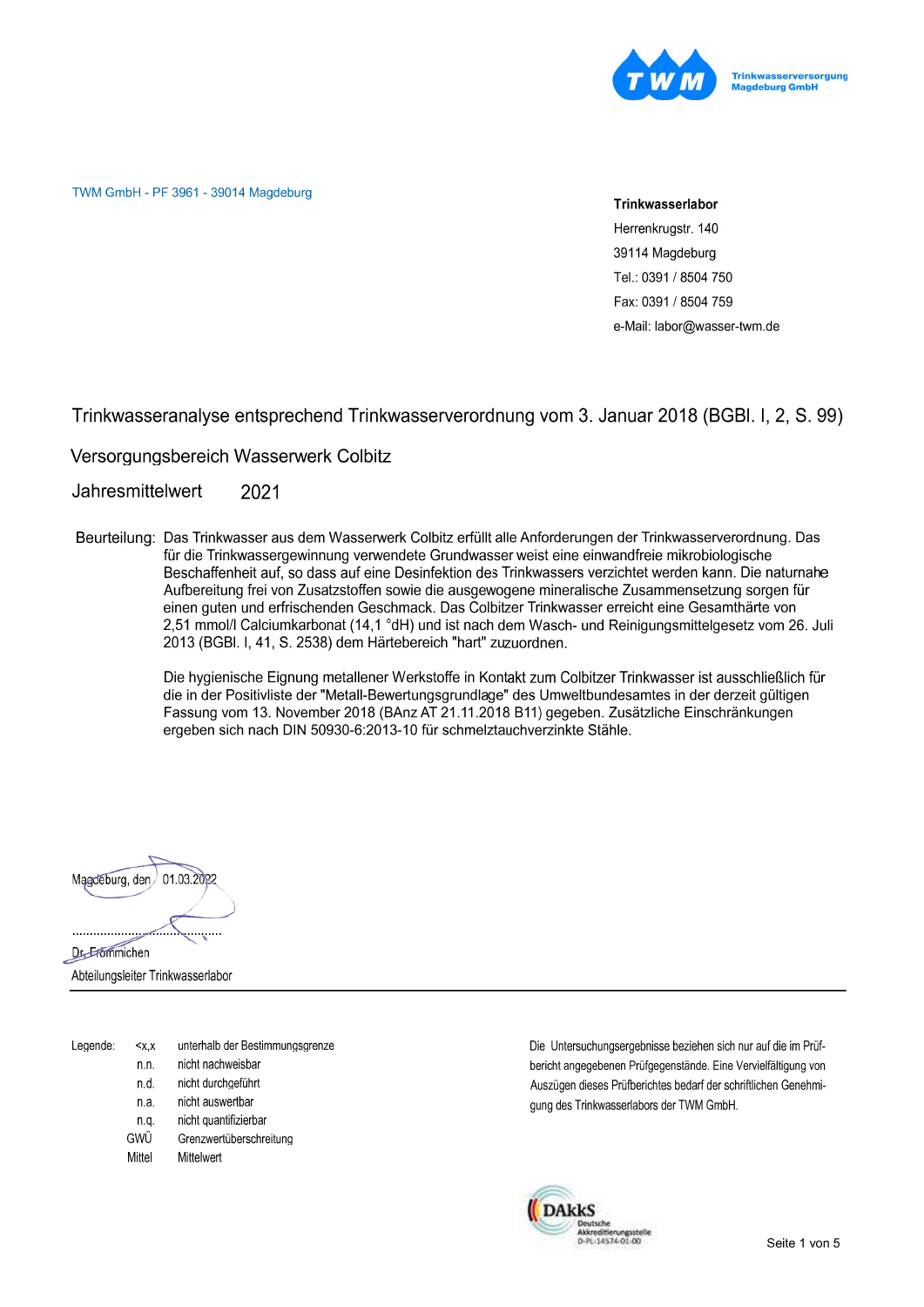#### 1. Bestimmungen vor Ort

| lfd.Nr | Parameter                    | DIN                     | Einheit    | Grenzwert | GWÜ | Mittel |
|--------|------------------------------|-------------------------|------------|-----------|-----|--------|
|        | Färbung (scheinbar)          | DIN EN ISO 7887:2012-04 | ohne       |           |     | ohne   |
| 2      | Geruch (qualitativ)          | DIN EN 1622:2006-10     | ohne       |           |     | ohne   |
| 3      | Geschmack (qualitativ)       | DIN EN 1622:2006-10     | ohne       |           |     | ohne   |
| 4      | Temperatur vor Ort           | DIN 38404C4:1967-12     | °C         |           |     | 9,4    |
| 5      | pH-Wert vor Ort              | DIN 38404-C5:2009-07    | ohne       | 9,5       |     | 7,55   |
| 6      | Leitfähigkeit vor Ort (25°C) | DIN EN 27888:1993-11    | $\mu$ S/cm | 2790      |     | 587    |
|        | Sauerstoff                   | EN 25814:1992-11        | $mg/l$ O2  |           |     | 9,7    |

# 2. Anlage 1, Teil 1 Mikrobiologische Parameter (TrinkwV)

| lfd.Nr | Parameter        | DIN                       | Einheit    | Grenzwert | <b>GWU</b> | Mittel |
|--------|------------------|---------------------------|------------|-----------|------------|--------|
|        | Escherichia coli | DIN EN ISO 9308-1:2017-09 | KBE/100 ml |           |            |        |
|        | Enterokokken     | DIN EN ISO 7899-2:2000-11 | KBE/100 ml |           |            |        |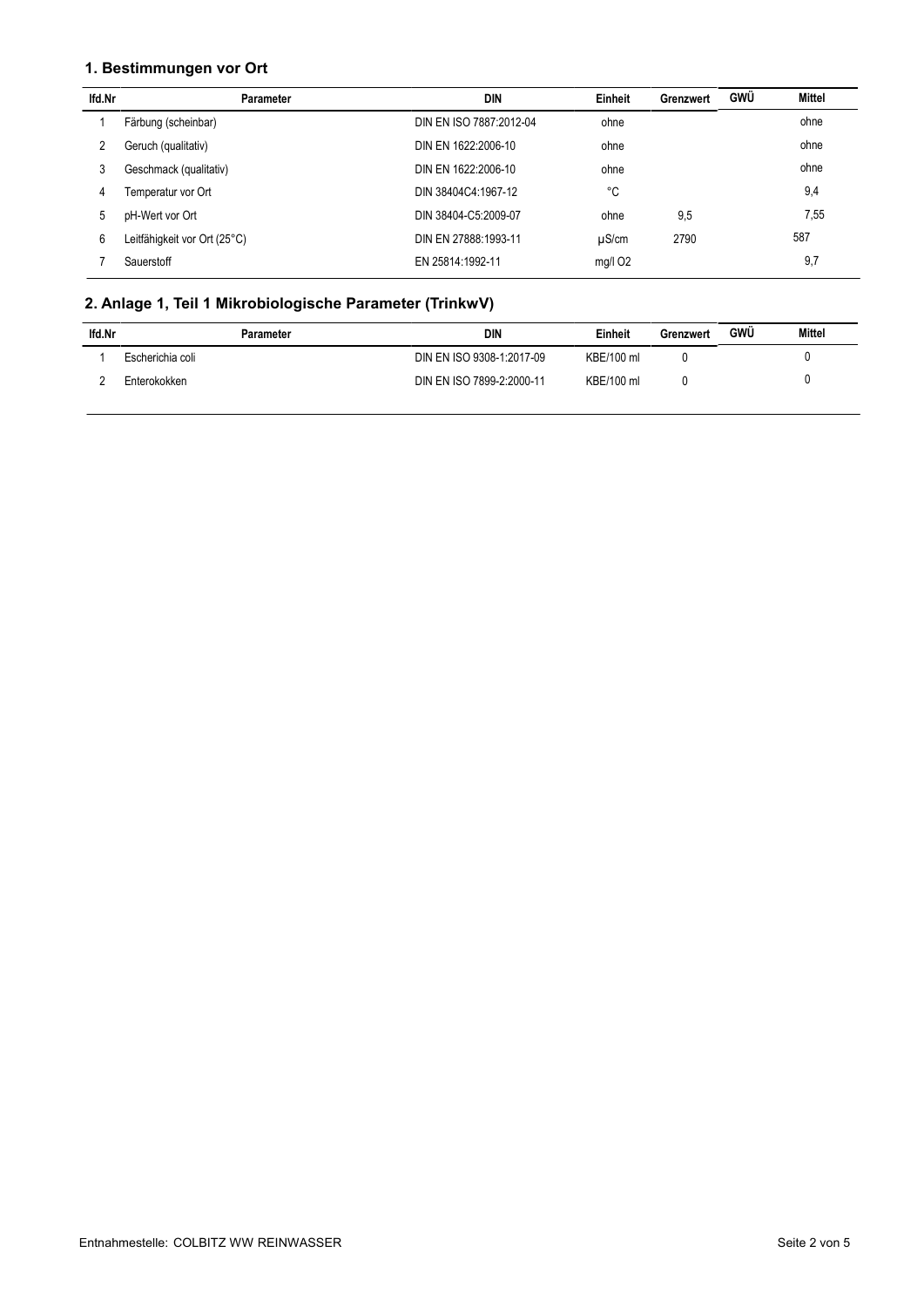## 3. Anlage 2, Teil 1 Chemische Parameter (TrinkwV)

| lfd.Nr         | Parameter                                                 | <b>DIN</b>                 | Einheit | Grenzwert | GWÜ | <b>Mittel</b> |
|----------------|-----------------------------------------------------------|----------------------------|---------|-----------|-----|---------------|
| 1              | BTEX, Summe                                               | DIN EN ISO 17943:2016-10   | mg/l    |           |     | < 0,001       |
| 2              | Benzol                                                    | DIN EN ISO 17943:2016-10   | mg/l    | 0,001     |     | < 0,0003      |
| 3              | Bor                                                       | DIN EN ISO 17294-2:2005-02 | mg/l    | 1         |     | < 0, 100      |
| 4              | Bromat                                                    | DIN EN ISO 15061:2001-12   | mg/l    | 0,025     |     | < 0,002       |
| 5              | Chrom                                                     | DIN EN ISO 17294-2:2005-02 | mg/l    | 0,05      |     | < 0,000052    |
| 6              | Cyanid                                                    | DIN 38405-D13:2011-04      | mg/l    | 0,05      |     | $0,01$        |
| $\overline{7}$ | 1,2-Dichlorethan                                          | DIN EN ISO 17943:2016-10   | mg/l    | 0,003     |     | < 0,0005      |
| 8              | Fluorid                                                   | DIN EN ISO 10304-1:2009-07 | mg/l    | 1,5       |     | < 0, 20       |
| 9              | Nitrat                                                    | DIN EN ISO 10304-1:2009-07 | mg/l    | 50        |     | 1,0           |
| 10             | PBSM (Pflanzenschutzmittel- und Biozidprodukt-Wirkstoffe) |                            | mg/l    | 0,0005    |     | < 0,00050     |
| 11             | Ametryn                                                   | DIN 38407-36:2014-09       | mg/l    | 0,0001    |     | $<$ 0,000050  |
| 12             | Atrazin                                                   | DIN 38407-36:2014-09       | mg/l    | 0,0001    |     | < 0,000050    |
| 13             | Atrazin-desethyl                                          | DIN 38407-36:2014-09       | mg/l    | 0,0001    |     | < 0,000050    |
| 14             | Atrazin-desisopropyl                                      | DIN 38407-36:2014-09       | mg/l    | 0,0001    |     | < 0,000050    |
| 15             | Prometryn                                                 | DIN 38407-36:2014-09       | mg/l    | 0,0001    |     | $<$ 0,000050  |
| 16             | Propazin                                                  | DIN 38407-36:2014-09       | mg/l    | 0.0001    |     | < 0.000050    |
| 17             | Simazin                                                   | DIN 38407-36:2014-09       | mg/l    | 0,0001    |     | < 0,000050    |
| 18             | Terbuthylazin                                             | DIN 38407-36:2014-09       | mg/l    | 0,0001    |     | < 0,000050    |
| 19             | Terbuthylazin-desethyl                                    | DIN 38407-36:2014-09       | mg/l    | 0,0001    |     | $<$ 0,000050  |
| 20             | Sebuthylazin                                              | DIN 38407-36:2014-09       | mg/l    | 0,0001    |     | < 0,000050    |
| 21             | Bentazon                                                  | DIN 38407-35:2010-10       | mg/l    | 0,0001    |     | $<$ 0,000050  |
| 22             | <b>Bromacil</b>                                           | DIN 38407-36:2014-09       | mg/l    | 0,0001    |     | < 0,000050    |
| 23             | Bromoxynil                                                | DIN 38407-35:2010-10       | mg/l    | 0,0001    |     | < 0,000050    |
| 24             | Chloridazon                                               | DIN 38407-36:2014-09       | mg/l    | 0,0001    |     | < 0,000050    |
| 25             | Metamitron                                                | DIN 38407-36:2014-09       | mg/l    | 0,0001    |     | < 0,000050    |
| 26             | Metribuzin                                                | DIN 38407-36:2014-09       | mg/l    | 0,0001    |     | < 0,000050    |
| 27             | Hexazinon                                                 | DIN 38407-36:2014-09       | mg/l    | 0,0001    |     | < 0,000050    |
| 28             | Tebuconazol                                               | DIN 38407-36:2014-09       | mg/l    | 0,0001    |     | < 0,000050    |
| 29             | Dichlorprop                                               | DIN 38407-35:2010-10       | mg/l    | 0,0001    |     | < 0,000050    |
| 30             | Dimethachlor                                              | DIN 38407-36:2014-09       | mg/l    | 0,0001    |     | < 0,000050    |
| 31             | Dimethenamid                                              | DIN 38407-36:2014-09       | mg/l    | 0,0001    |     | $<$ 0,000050  |
| 32             | Dimethoat                                                 | DIN 38407-36:2014-09       | mg/l    | 0,0001    |     | < 0,000050    |
| 33             | Ethidimuron                                               | DIN 38407-36:2014-09       | mg/l    | 0,0001    |     | < 0.000050    |
| 34             | <b>MCPA</b>                                               | DIN 38407-35:2010-10       | mg/l    | 0,0001    |     | < 0.000050    |
| 35             | Mecoprop                                                  | DIN 38407-35:2010-10       | mg/l    | 0,0001    |     | < 0.000050    |
| 36             | Metazachlor                                               | DIN 38407-36:2014-09       | mg/l    | 0,0001    |     | $<$ 0,000050  |
| 37             | Metolachlor                                               | DIN 38407-36:2014-09       | mg/l    | 0,0001    |     | $<$ 0,000050  |
| 38             | Diuron                                                    | DIN 38407-36:2014-09       | mg/l    | 0,0001    |     | < 0,000050    |
| 39             | Methabenzthiazuron                                        | DIN 38407-36:2014-09       | mg/l    | 0,0001    |     | $<$ 0,000050  |
| 40             | Chlortoluron                                              | DIN 38407-36:2014-09       | mg/l    | 0,0001    |     | < 0,000050    |
| 41             | Isoproturon                                               | DIN 38407-36:2014-09       | mg/l    | 0,0001    |     | $<$ 0,000050  |
| 42             | Lenacil                                                   | DIN 38407-36:2014-09       | mg/l    | 0,0001    |     | $<$ 0,000050  |
| 43             | Dimefuron                                                 | DIN 38407-36:2014-09       | mg/l    | 0,0001    |     | < 0,000050    |
| 44             | Quinmerac                                                 | DIN 38407-36:2014-09       | mg/l    | 0,0001    |     | < 0,000050    |
| 45             | Azoxystrobin                                              | DIN 38407-36:2014-09       | mg/l    | 0,0001    |     | $<$ 0,000050  |
| 46             | Thiacloprid                                               | DIN 38407-36:2014-09       | mg/l    | 0,0001    |     | $<$ 0,000050  |
| 47             | Metoxuron                                                 | DIN 38407-36:2014-09       | mg/l    | 0,0001    |     | < 0,000050    |
| 48             | Metazachlor-M11 (BH 479-11)                               | DIN 38407-36:2014-09       | mg/l    | 0,0001    |     | < 0,000050    |
| 49             | Quecksilber                                               | DIN EN ISO 17852:2008-04   | mg/l    | 0,001     |     | < 0,0001      |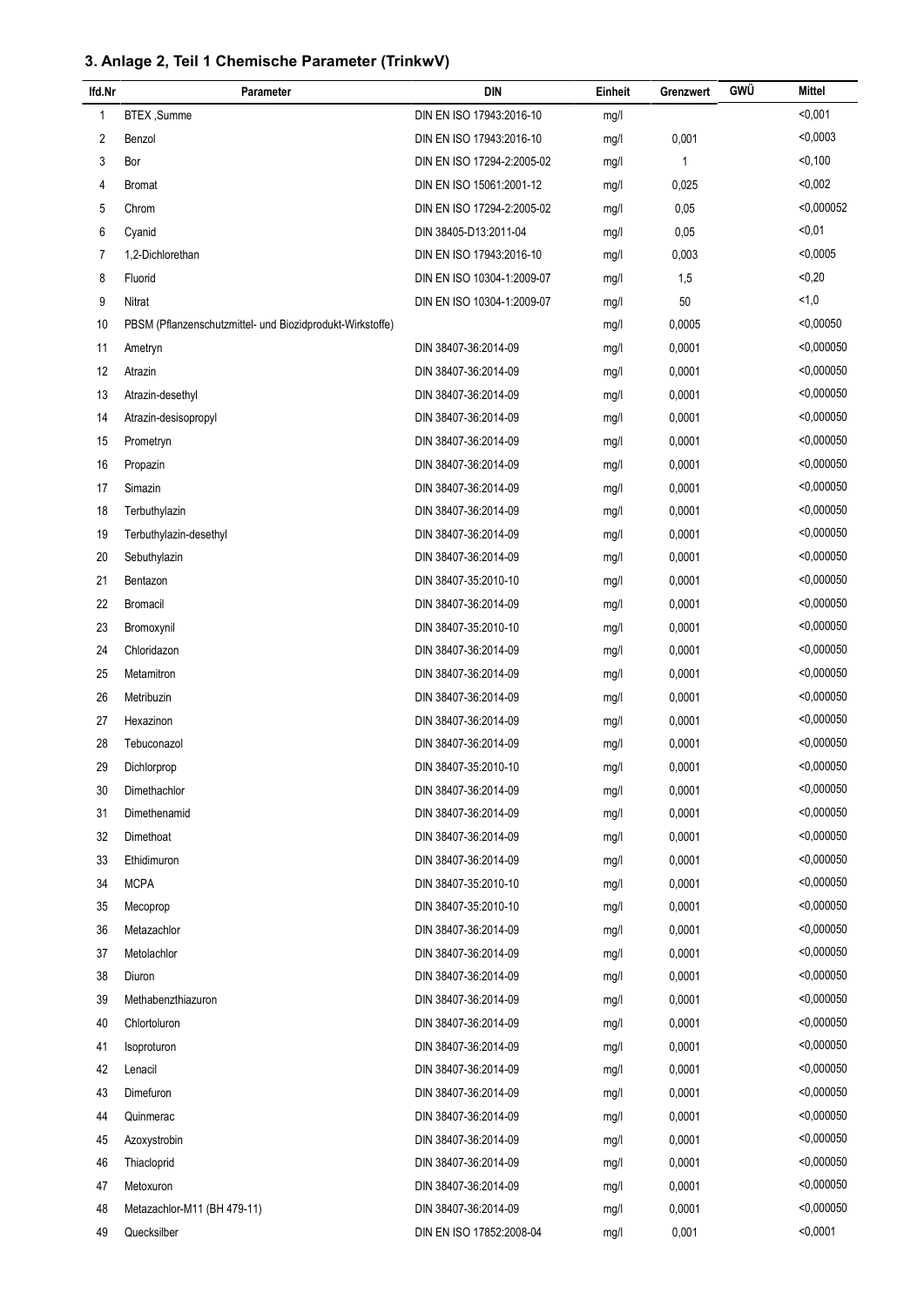| lfd.Nr | <b>Parameter</b> | <b>DIN</b>                 | Einheit | Grenzwert | <b>GWÜ</b> | Mittel   |
|--------|------------------|----------------------------|---------|-----------|------------|----------|
| 50     | Selen            | DIN EN ISO 17294-2:2005-02 | mg/l    | 0,01      |            | < 0.001  |
| 51     | LCKW, Summe      | DIN EN ISO 17943:2016-10   | mg/l    | 0,01      |            | < 0.0050 |
| 52     | Tetrachlorethen  | DIN EN ISO 17943:2016-10   | mg/l    |           |            | < 0.0010 |
| 53     | Trichlorethen    | DIN EN ISO 17943:2016-10   | mg/l    |           |            | < 0.0010 |
| 54     | Uran             | DIN EN ISO 17294-2:2005-02 | mg/l    | 0,01      |            | < 0.001  |

## 4. Anlage 2, Teil 2 Chemische Parameter (TrinkwV)

| lfd.Nr | <b>Parameter</b>        | <b>DIN</b>                 | Einheit | Grenzwert | GWÜ | <b>Mittel</b> |
|--------|-------------------------|----------------------------|---------|-----------|-----|---------------|
|        | Antimon                 | DIN EN ISO 17294-2:2005-02 | mg/l    | 0,005     |     | < 0,001       |
| 2      | Arsen                   | DIN EN ISO 17294-2:2005-02 | mg/l    | 0,01      |     | < 0,001       |
| 3      | Benzo(a)pyren           | DIN EN ISO 17993:2004-03   | mg/l    | 0,00001   |     | < 0.0000025   |
| 4      | Blei                    | DIN EN ISO 17294-2:2005-02 | mg/l    | 0,01      |     | < 0,001       |
| 5      | Cadmium                 | DIN EN ISO 17294-2:2005-02 | mg/l    | 0,003     |     | < 0.0003      |
| 6      | Kupfer                  | DIN EN ISO 17294-2:2005-02 | mg/l    | 2         |     | < 0.0020      |
|        | Nickel                  | DIN EN ISO 17294-2:2005-02 | mg/l    | 0,02      |     | < 0.0020      |
| 8      | Nitrit                  | DIN EN 26777:1993-04       | mg/l    | 0,1       |     | < 0.010       |
| 9      | PAK, Summe              | DIN EN ISO 17993:2004-03   | mg/l    | 0,0001    |     | < 0.00010     |
| 10     | Benzo(b)fluoranthen     | DIN EN ISO 17993:2004-03   | mg/l    |           |     | < 0.000025    |
| 11     | Benzo(k)fluoranthen     | DIN EN ISO 17993:2004-03   | mg/l    |           |     | < 0.000025    |
| 12     | Benzo(ghi)perylen       | DIN EN ISO 17993:2004-03   | mg/l    |           |     | < 0.000025    |
| 13     | $Indeno(1,2,3-cd)pyren$ | DIN EN ISO 17993:2004-03   | mg/l    |           |     | < 0.000025    |
| 14     | Vinylchlorid            | DIN EN ISO 17943:2016-10   | mg/l    | 0,0005    |     | < 0.00015     |
|        |                         |                            |         |           |     |               |

## 5. Anlage 3, Teil 1 allgemeine Indikatorparameter (TrinkwV)

| lfd.Nr | <b>Parameter</b>        | <b>DIN</b>                 | Einheit             | Grenzwert    | GWÜ | <b>Mittel</b> |
|--------|-------------------------|----------------------------|---------------------|--------------|-----|---------------|
| 1      | Aluminium               | DIN EN ISO 17294-2:2005-02 | mq/l                | 0,2          |     | < 0.02        |
| 2      | Ammonium                | DIN 38406-E5:1983-10       | mq/l                | 0,5          |     | < 0.01        |
| 3      | Chlorid                 | DIN EN ISO 10304-1:2009-07 | mg/l                | 250          |     | 37,6          |
| 4      | Clostridium perfringens | DIN EN ISO 14189:2016-11   | KBE/100 ml          | $\mathbf{0}$ |     | $\mathbf{0}$  |
| 5      | Coliforme Keime         | DIN EN ISO 9308-1:2017-09  | KBE/100 ml          | $\mathbf{0}$ |     | 0             |
| 6      | Eisen                   | DIN EN ISO 17294-2:2005-02 | mg/l                | 0,2          |     | < 0.012       |
| 7      | Färbung SAK 436nm       | DIN EN ISO 7887:1994-12    | $m-1$               | 0,5          |     | 0,23          |
| 8      | Geruchsschwellenwert    | DIN EN 1622:2006-10        | ohne                | 3            |     | 1             |
| 9      | Koloniezahl bei 22°C    | TrinkwV §15 (1c)           | KBE/ml              | 100          |     | 0             |
| 10     | Koloniezahl bei 36°C    | TrinkwV §15 (1c)           | KBE/ml              | 100          |     | 0             |
| 11     | Leitfähigkeit (25°C)    | DIN EN 27888:1993-11       | $\mu$ S/cm          | 2790         |     | 585           |
| 12     | Mangan                  | DIN EN ISO 17294-2:2005-02 | mg/l                | 0,05         |     | < 0.002       |
| 13     | Natrium                 | DIN EN ISO 17294-2:2005-02 | mg/l                | 200          |     | 20,9          |
| 14     | <b>TOC</b>              | DIN EN 1484:2019-04        | mg/l C              |              |     | 3,6           |
| 15     | Oxidierbarkeit          | DIN EN ISO 8467:1995-05    | mg/l O <sub>2</sub> | 5            |     | 2,3           |
| 16     | Sulfat                  | DIN EN ISO 10304-1:2009-07 | mg/l                | 250          |     | 106           |
| 17     | Trübung                 | DIN EN ISO 7027-1:2016-11  | <b>NTU</b>          | $\mathbf{1}$ |     | 0,23          |
| 18     | Wassertemperatur        | DIN 38404C4:1967-12        | °C                  |              |     | 20,2          |
| 19     | pH-Wert bei Wassertemp. | DIN 38404-C5:2009-07       | ohne                | 9,5          |     | 7,61          |
| 20     | Calcitlösekapazität     | DIN 38404-10:2012-12       | mmol/l              | 0,05         |     | $-0.03$       |